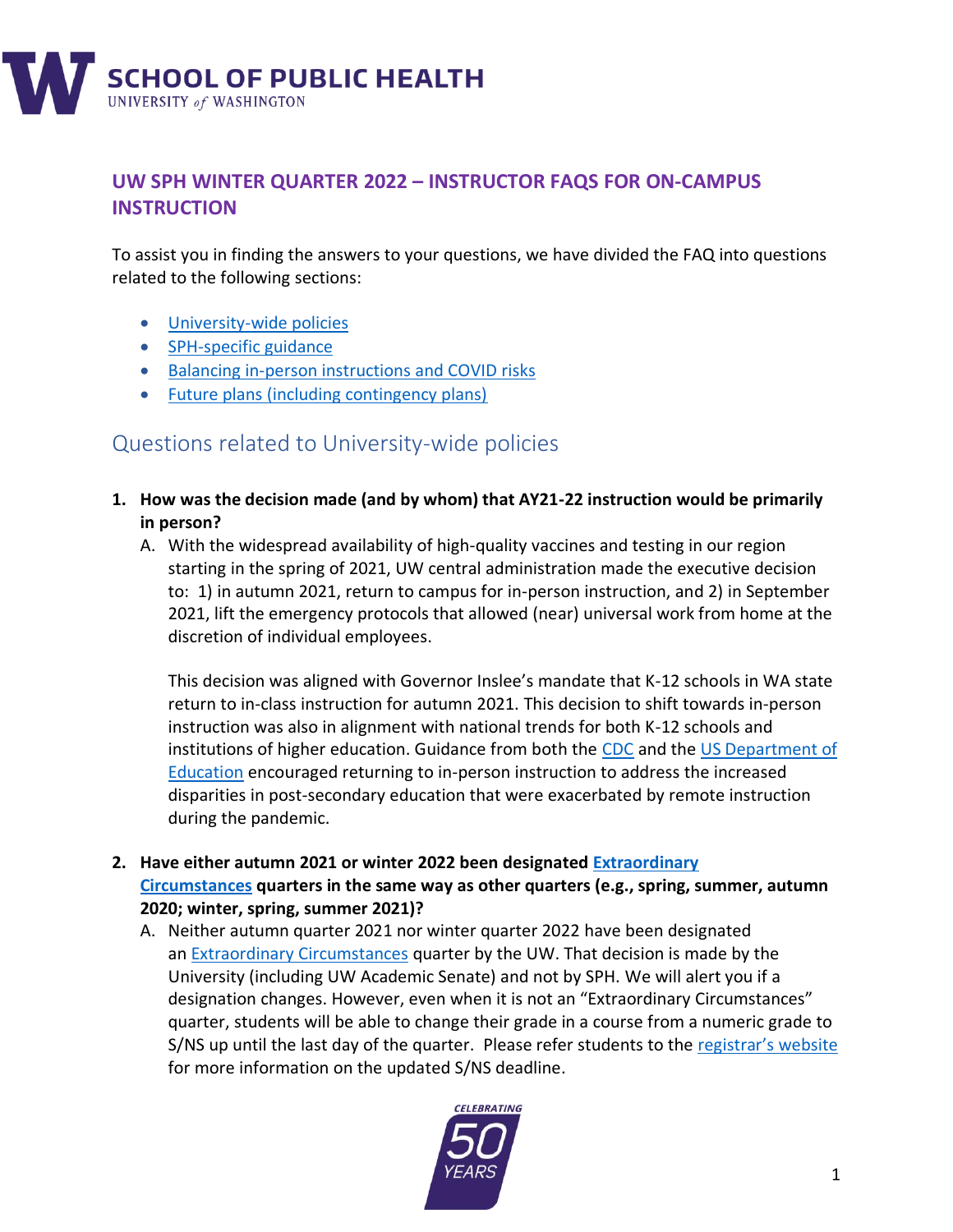

- **3. After teaching my class remotely during AY2020-21, I feel that the remote version of the class makes more sense pedagogically; can I switch to teaching the class remotely on a permanent basis?**
	- A. Per University policy and guidelines provided by our accrediting bodies, 100%-remote classes require a "DL" (distance learning") designation. (This requirement was waived during AY20-21 due to the pandemic, but went back into effect in autumn 2021, when the UW returned to "primarily in-person instruction.") The process for obtaining DL designation is run out of the UW Curriculum Office (UWCO) as described on their website: [https://registrar.washington.edu/curriculum/guides/distance-learning/.](https://registrar.washington.edu/curriculum/guides/distance-learning/) Instructors interested in pursuing this option should reach out to the chair of the curriculum committee for their department and/or program.

#### **4. What decisions were left to the discretion of schools?**

A. Deans of individual schools were given limited authority by the Provost to approve "special arrangements" for students in their programs who did not qualify for DRS accommodations but who were experiencing undue hardships. They were also given very limited authority to approve "special arrangements" for instructors who are experiencing undue hardships to move their classes to remote learning for a single quarter.

#### **5. Why can't department chairs approve instructor requests 100% remote instruction?**

A. Per University policy and guidelines provided by our accrediting bodies, 100% remote classes require a "DL" (distance learning") designation. Instructors and departments may request a **permanent** DL designation (as opposed to a one-time DL designation) for a specific course using the standard process. The process for obtaining DL designation is run out of the UW Curriculum Office (UWCO) as described on [their website.](https://registrar.washington.edu/curriculum/guides/distance-learning/) Instructors interested in pursuing this option should reach out to the chair of the curriculum committee for their department and/or program.

The Provost has delegated limited authority to deans to approve one-time "special arrangements" for instructors to teach their course 100% remotely if they have some truly extenuating circumstance. While deans have been given limited authority to approve these requests, deans have been explicitly instructed by the Provost that they may **not** further delegate this authority (e.g., to chairs).

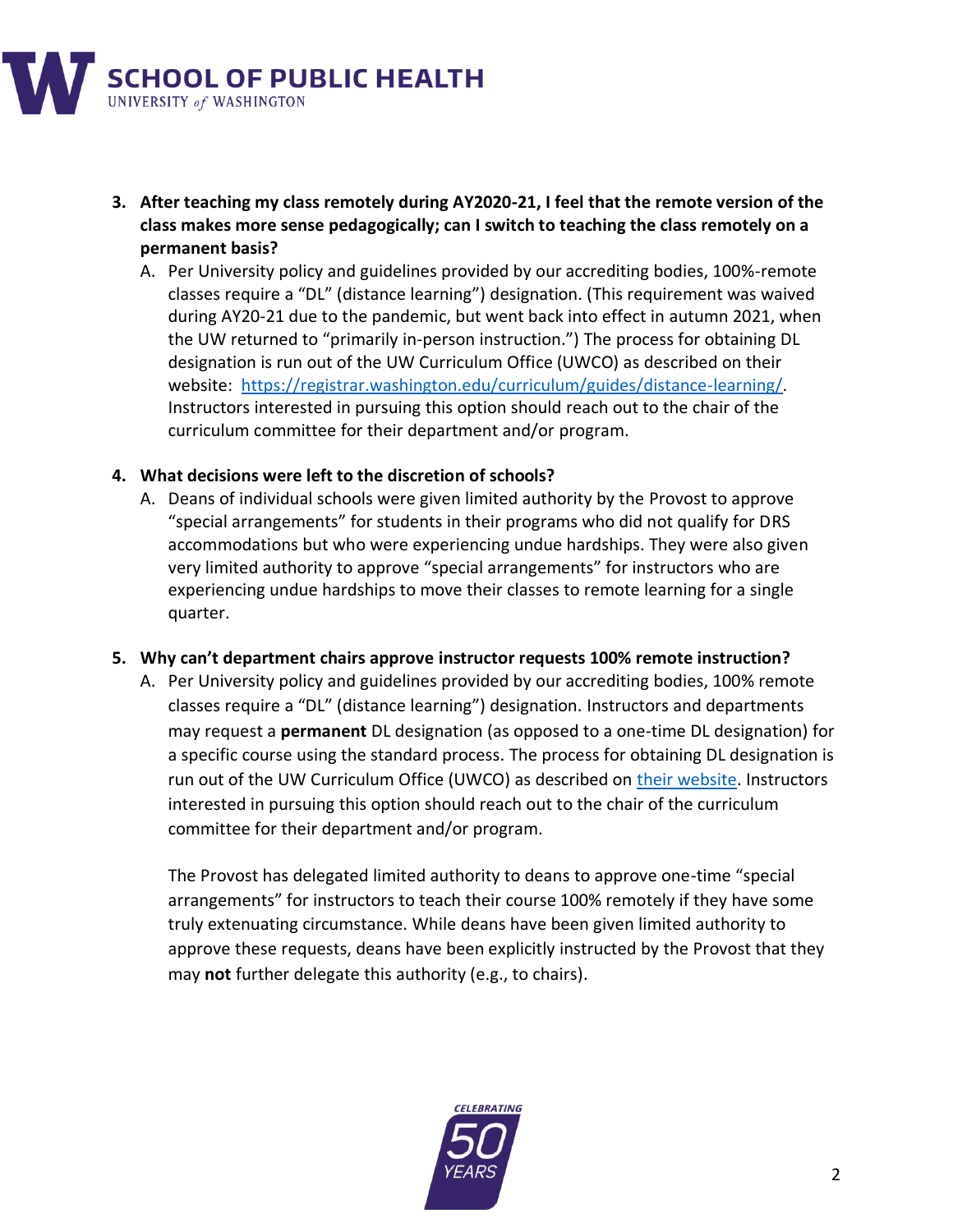

- **6. Suppose I don't qualify for an accommodation or special arrangement to teach my class remotely. Can I elect to teach my class remotely part of the time?**
	- A. As indicated above, per University policy, any course that is taught 100% online must have a "distance learning" designation. For "regular" classes, while instructors always have some flexibility in determining which course content should be delivered inperson, they should keep in mind that the "norm" for most courses in most programs and departments in SPH is for the number of hours of in-person instruction per week to roughly correlate with the number of credits for the course (i.e., a 3-credit course typically would have 3 hours of in-person instruction each week). A decision about whether to make a significant shift of this paradigm should be made by the faculty in a department or program through open discussion at one or more faculty meetings, as opposed to on an ad hoc/course by course basis.

For an individual course, instructors are encouraged to take the following into consideration when making decisions about what specific content they deliver in-person and what content (if any) they deliver remotely (either synchronously or asynchronously):

- With the return to on-campus instruction in AY21-22, there is a general campus expectation that course content that was delivered in-person prior to the pandemic will again be delivered in-person.
- Any changes in the mode of instruction for specific course content should be based on a consideration of what mode best supports student learning.
- Students base their schedules (including curricular and co-curricular activities) on being on campus and may not have easily available options for "remote" learning when on campus or in transit.

# <span id="page-2-0"></span>Questions related to SPH-specific guidance

### **7. What is the SPH-specific guidance and how was it developed?**

A. UW SPH is committed to supporting any accommodations for students, staff or faculty that are approved by the office of Disability Resources for Students (DRS) or the Disability Services Office (DSO) to the best of our ability.

Through a series of conversations over summer 2021 and based on feedback provided by faculty and students (e.g., from google docs at webinars), SPH departmental and OD leadership teams agreed that the school would also provide "special arrangements" for some additional members of our community who had extenuating circumstances that

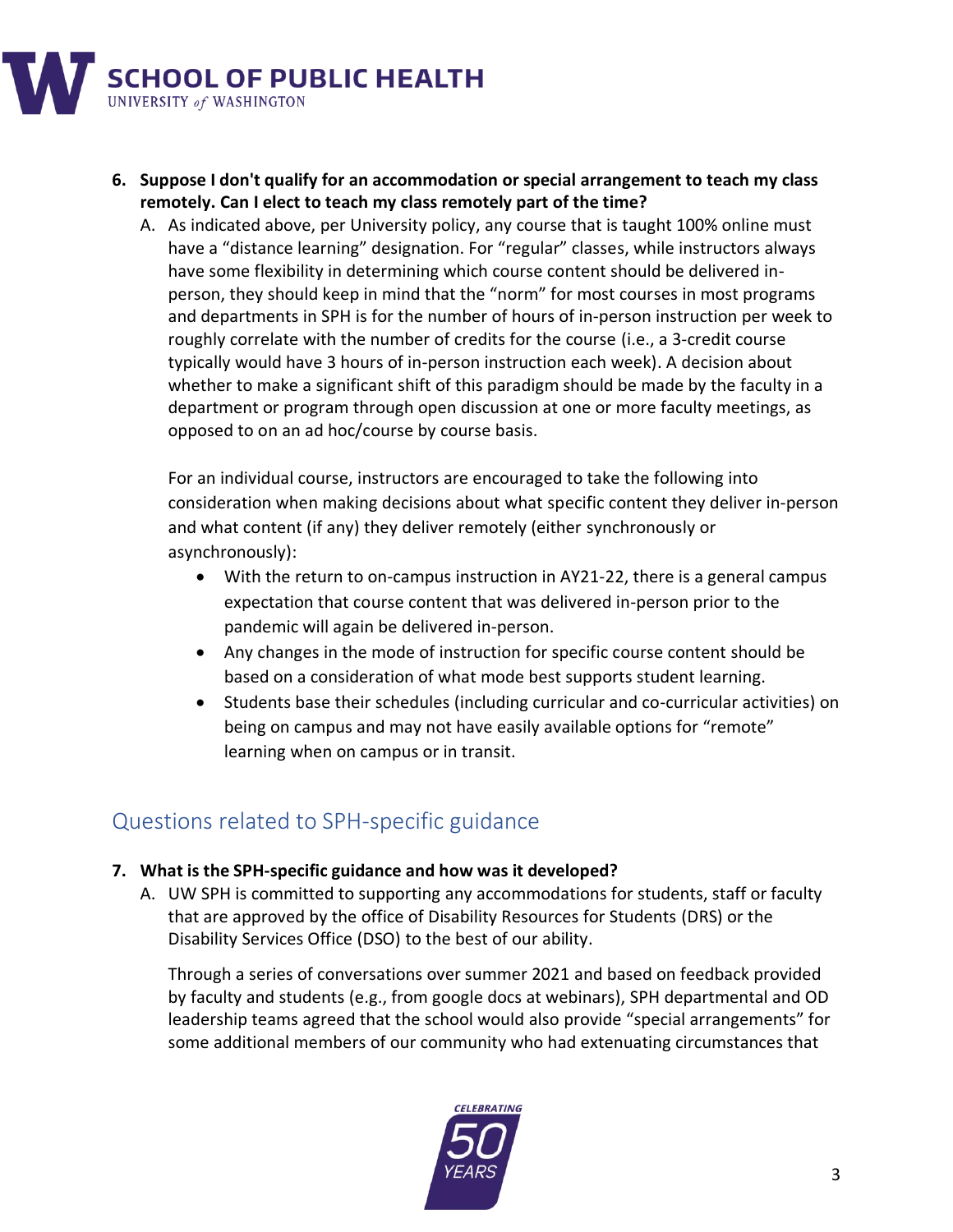

made it challenging for them to engage in remote instruction but did not meet the criteria for a DRS or DSO accommodation. Specifically, we agreed to:

- 1. Consider requests for "special arrangements" for students to take their classes remotely if:
	- They are living with an immunocompromised individual or
	- They cannot get a visa to return to campus for in-person instruction, as long as the program director and instructor agree that it is possible to accommodate this request.
- 2. Consider requests for "special arrangements" for instructors to teach 100% remotely (using the process outlined by the Provost's office) for the quarter if:
	- They are living with an immunocompromised individual or
	- Have some other truly extenuating circumstance that compromises their ability to teach in-person, as long as their program director and chair agree that this mode of instruction is acceptable for a single quarter and is better than having another instructor teach the course.

The OD received additional feedback from SPH faculty in autumn 2021 (collected by the SPH Faculty Council) that requested greater clarity around which policies and guidance are campus-wide and which are SPH-specific. In addition, there was a request that SPH guidance more explicitly acknowledges the rights of the faculty to determine how specific course content is delivered. The current guidance for instructors and this FAQ document are now updated and addresses these concerns.

- **8. What information should instructors provide in their syllabus and on their Canvas site about the responsibilities and expectations of students/instructors and what to do if either an instructor or student is unwell?**
	- A. Instructors for SPH are encouraged to have language regarding policies that are consistent throughout the school. SPH has drafted a statement (see below) to include in each syllabus and course Canvas site that reflects our commitment to:
		- 1. protect the health and safety of the community
		- 2. center our students by doing our best to provide quality education and learning
		- 3. promote equity in our practices and policies.

The [syllabus template](https://sph.washington.edu/sites/default/files/2021-09/SPH_Syllabus_Template_including_required_and_expected_statments_9.2021_v2.docx) on the SPH Academic Resources page has also been updated to include this language.

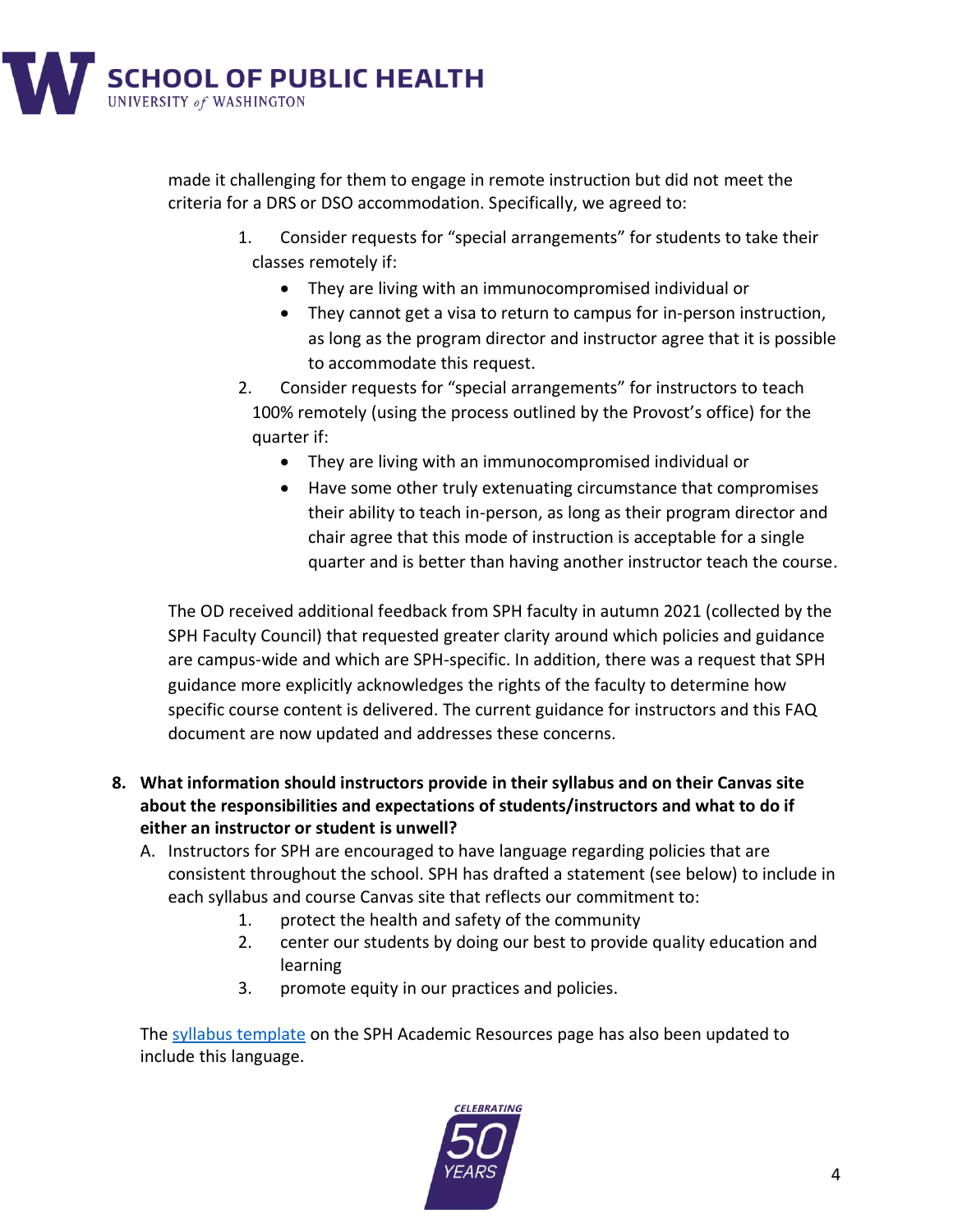

#### **Sample Syllabus Language:**

#### COVID-RELATED EXPECTATIONS

Per UW policy, this class will be conducted in person. Therefore, unless you meet the criteria for an accommodation from Disability Resources for Students (DRS) or a special arrangement approved by the SPH Office of the Dean that allows you to take the course remotely, you should only register for this class if you can attend in-person.

Please contact UW Disability Resources for Students (DRS) directly if you feel you may be eligible for an accommodation based on your status as an immunocompromised individual or based on other diagnosed physical or mental health conditions that might prevent you from being able to take classes in-person.

If you are a student enrolled in a program in SPH, and you are either living with an individual who is immunocompromised, OR you are unable to obtain a visa to travel to the U.S., you may be eligible for a "special arrangement" that will allow you to take this course remotely. Requests for special arrangements to take the class remotely should have been submitted to and approved by the Students and Academic Services team in the Office of the Dean before the beginning of the quarter. If you have questions about this type of arrangement, please reach out to Student and Academic Services by email a[t sphsas@uw.edu.](mailto:sphsas@uw.edu)

All UW students are expected to complete their [vaccine attestation](https://www.washington.edu/coronavirus/vaccination-requirement/) before arriving on campus and to follow the campus-wide face-covering policy at all times. You are expected to follow state, local, and UW COVID-19 policies and recommendations. If you feel ill or exhibit possible COVID symptoms, you should not come to class. If you need to temporarily quarantine or isolate per CDC guidance and/or [campus policy,](https://www.washington.edu/coronavirus/2021/08/31/autumn-quarter-health-and-safety-measures-message-to-uw-personnel/) you are responsible for notifying your instructors as soon as possible by email. **If you receive a positive COVID-19 test result, you must report to campus Environmental Health & Safety (EH&S) by emailing [covidehc@uw.edu](mailto:covidehc@uw.edu) or calling 206-626-3344.** 

**Food is not allowed in the classroom. Drinks may be sipped with lifting or removal of your facemask for a brief moment, and immediate re-masking after drinking.**

**Please check your email daily BEFORE coming to class**. If we need to conduct class remotely because the instructor or a guest speaker is complying with UW policies and unable to attend in person, we will send all registered students an email with a Zoom link for remote instruction. Thank you for your patience and support as we all transition together back to in-person learning!

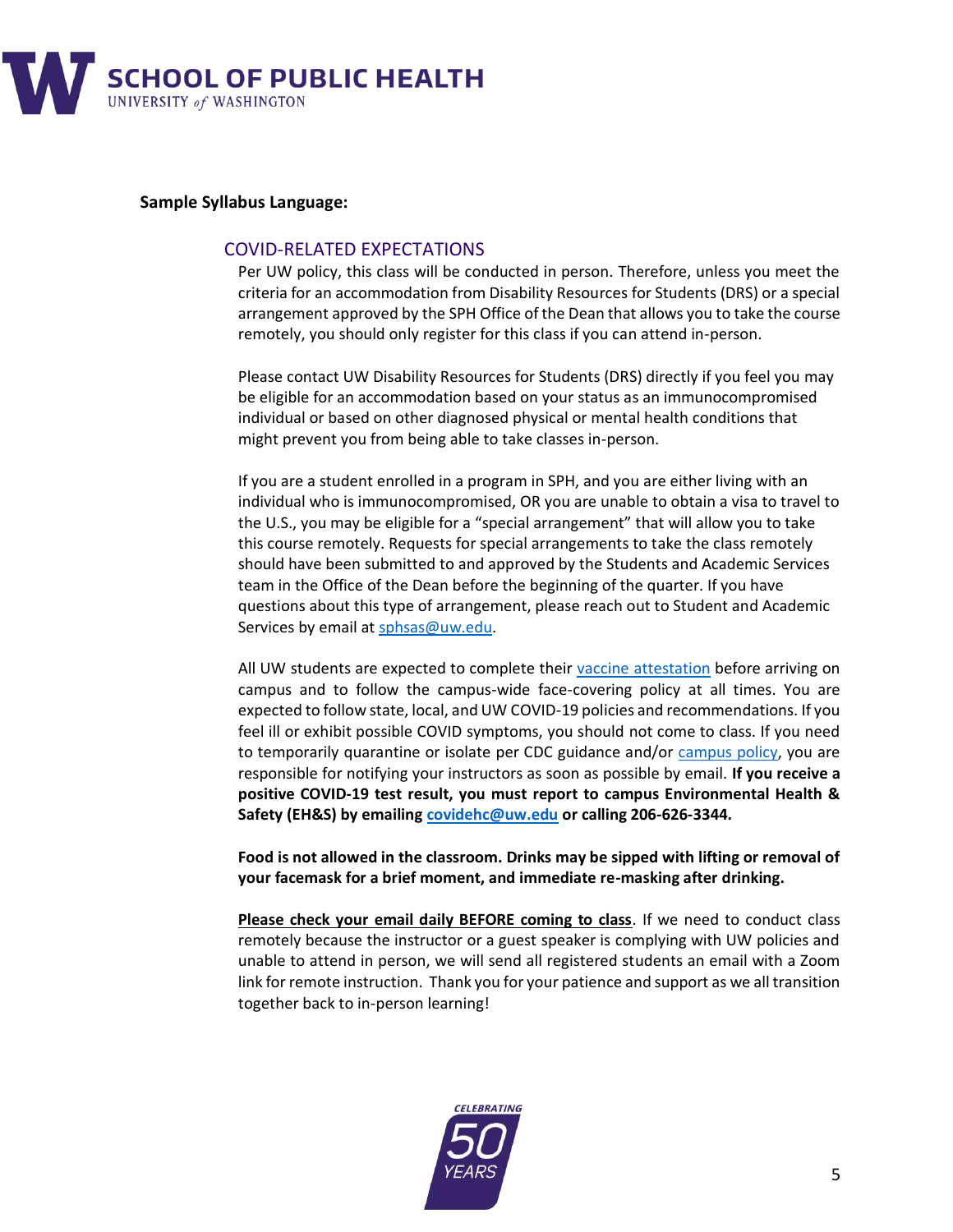

- **9. I have some students in my class who are not matriculated in SPH programs. Are they eligible for "special arrangements"?**
	- A. While we are not handling requests for special accommodations for students who are not enrolled in degree programs in SPH at a school-wide level, you are welcome (and encouraged) to provide other students in your class with the same considerations that you would provide to students in SPH programs. Please note, however, that these students would be contacting you directly to request special arrangements for remote learning.
- **10. I use active-learning methodologies, and hence in-class participation is an essential component of the class. Can I still include a participation component for grading?**
	- **A.** Yes. However, you will need to make available some alternative way that students who have approved accommodations or special arrangements for remote learning or are required to quarantine or isolate during the quarter can earn these points. This alternative (and who can take advantage of this alternative) needs to be clearly spelled out in your syllabus.

# <span id="page-5-0"></span>Questions related to balancing in-person instruction and COVID risks

- **11. What was the rationale, in terms of COVID risk, for returning to instruction in-person in autumn 2021, even though COVID (including newer variants) is still circulating both globally and locally?**
	- A. With the widespread availability of high-quality vaccines and testing in our region starting in the spring of 2021, UW campus decided to return to campus for in-person instruction in autumn 2021 and lift the emergency protocols that allowed (near) universal work from home at the discretion of individual employees in September 2021. Returning to campus was aligned with Governor Inslee's mandate that K-12 schools in WA state return to in-class instruction for Fall 2021, and the shift towards in-person instruction was also in alignment with national trends for both K-12 schools and institutions of higher education. Guidance from both the [CDC](https://www.cdc.gov/coronavirus/2019-ncov/community/colleges-universities/considerations.html) and th[e US Department of](https://www2.ed.gov/documents/coronavirus/reopening-3.pdf)  [Education](https://www2.ed.gov/documents/coronavirus/reopening-3.pdf) encouraged returning to in-person instruction to address the increased disparities in post-secondary education caused by remote instruction during the pandemic.

UW has implemented best practices outlined by the CDC and the U.S. Department of Education to ensure that this return to in-person instruction and work is conducted as safely as possible. This includes vaccine and masking mandates, extensive free testing, aggressive contact tracing, and enhanced ventilation in critical areas. Our campus-wide COVID guidance and protocols are informed by and consistent with federal and state guidelines, as well as guidance from Public Health-Seattle and King County, which has

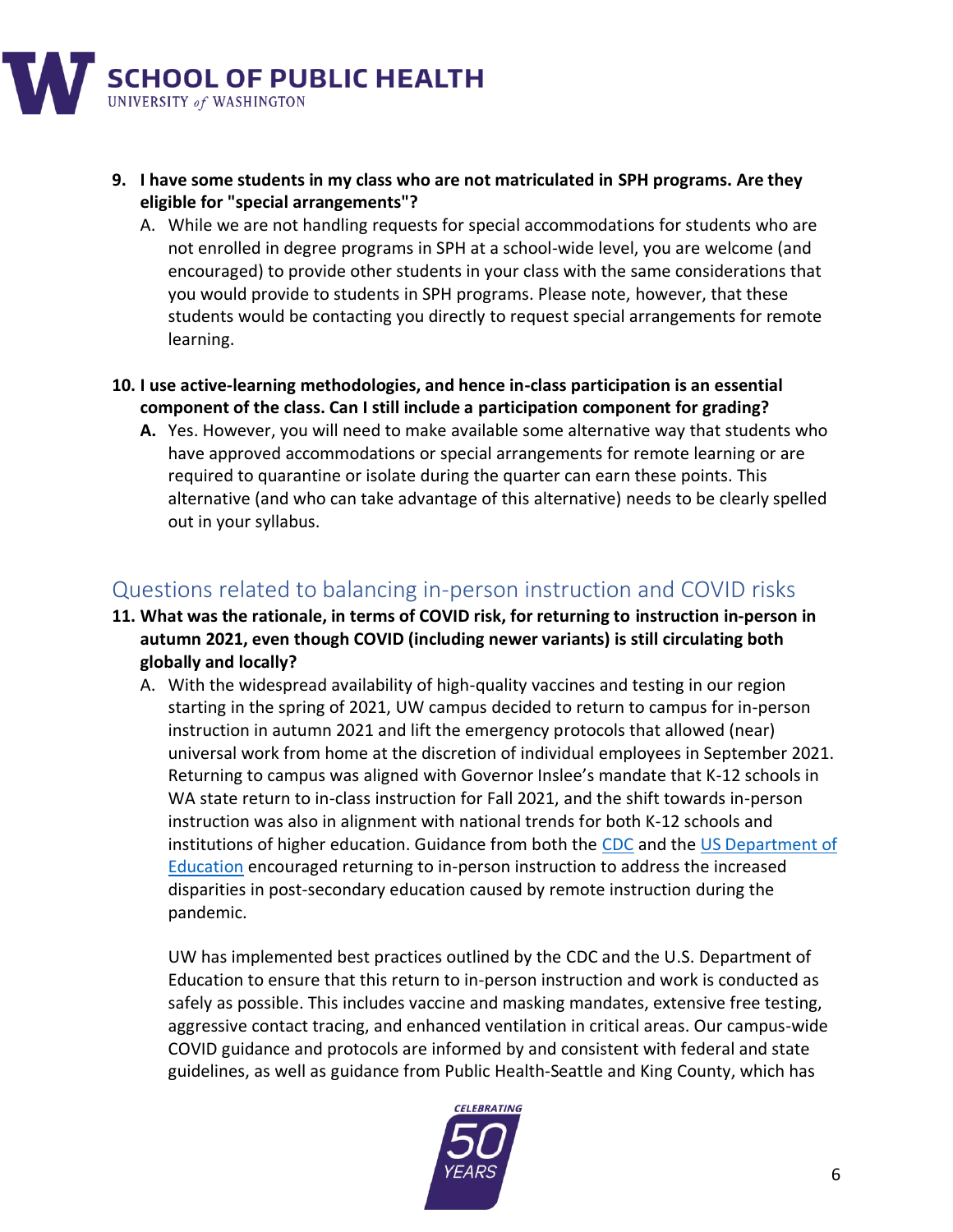

typically promoted even more protective protocols than the CDC and WA DOH during the pandemic.

While we continue to see COVID circulating worldwide and in our local community, the number of COVID cases in the UW community has been lower in 2021 than in 2020, despite a much higher population of students and employees on campus this fall. This is because: 1) vaccinated individuals are less likely to both contract and transmit COVID, 2) wearing a face covering is an effective strategy for reducing transmission of COVID, 3) aggressive contact-tracing is effective, and 4) we are strongly adhering to guidance that individuals with symptoms should not come to campus. All of these factors have kept the incidence of COVID lower for UW than for the surrounding community.

Most individuals who are fully vaccinated are significantly less likely to contract COVID if they are exposed to it and are *much* less likely to require hospitalization or to die of COVID. Please see the PHSKC "vaccination outcomes" [dashboard for the most up-to](https://kingcounty.gov/depts/health/covid-19/data/vaccination-outcomes.aspx)[date relative-risk data](https://kingcounty.gov/depts/health/covid-19/data/vaccination-outcomes.aspx) on this for our region. The University and SPH have in place mechanisms to provide accommodations (UW DSO) and special arrangements (SPH Office of the Dean) for those individuals who have exceptional circumstances that put themselves and their families at higher risk.

Thus, the data to date suggests the measures we have in place on campus have allowed us to return to in-person instruction and flexible in-person work without significant risk to most individuals and that this shift has not contributed to an undue burden for the local healthcare system. Nonetheless, we continue to closely monitor a wide range of metrics including the number of cases in the UW and surrounding community, the capacity of the local healthcare system and their ability to provide critical services, and the ability of our current vaccines to protect against hospitalizations and death from COVID as new variants emerge. We will also continue to align our protocols with the most up-to-date federal, state, and local public health guidance.

- **12. What happens if I need to switch to remote instruction in the middle of the quarter because I am sick or exposed to COVID (or my kids are sick or required to quarantine or isolate)?**
	- A. We understand that there are any number of legitimate reasons where an instructor may need to temporarily switch to remote instruction in the middle of the quarter. Please make sure that you develop a plan for how you will handle this situation in advance and clearly communicate this plan to your students in your syllabus (see example above). In addition, please be sure to notify your chair if you need to switch to remote instruction or are unable to teach your course due to illness.

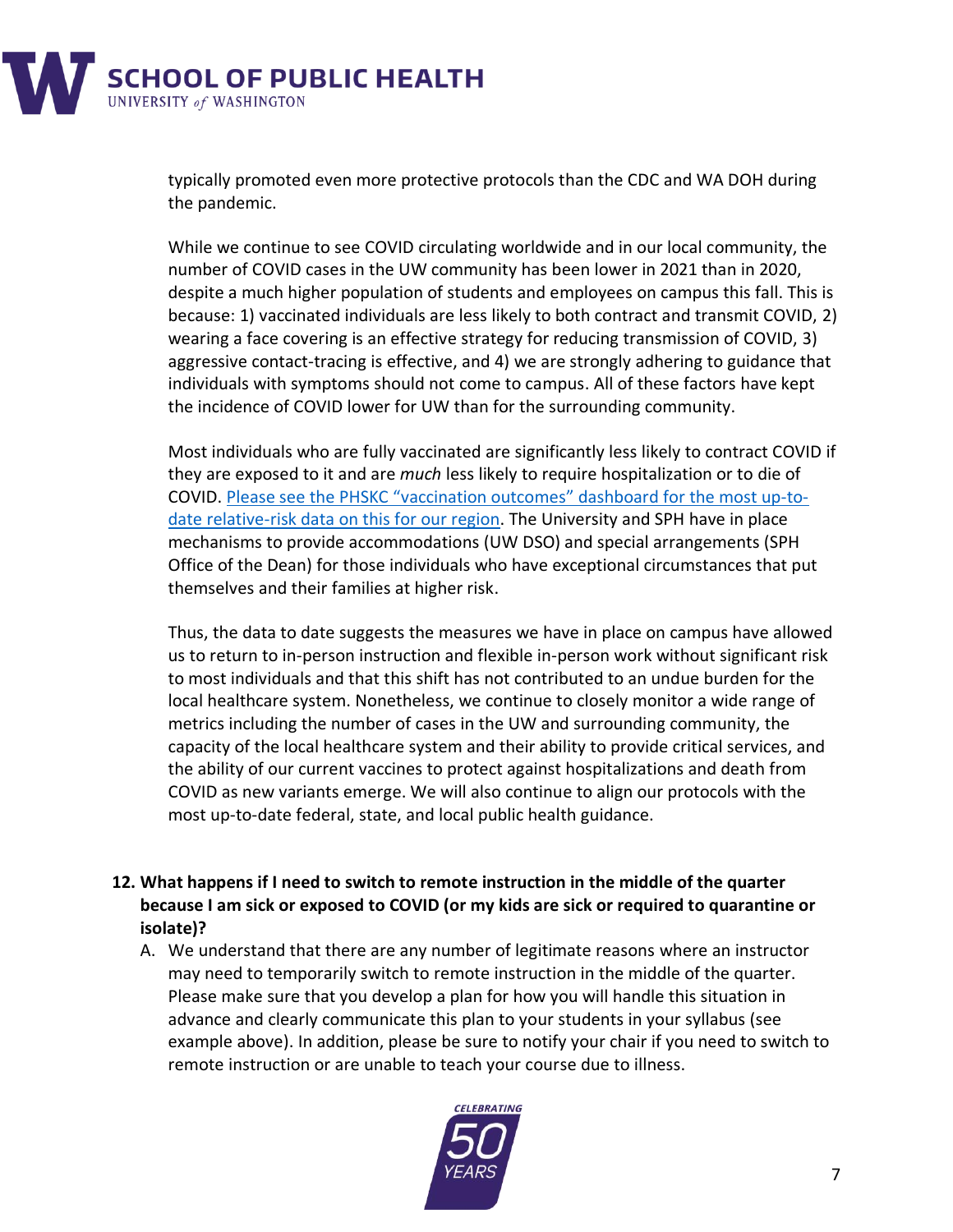

### **13. What should I do if I am notified that one of my students has tested positive for COVID?**

A. There are two different reasons why you may be contacted by UW EH&S if one of your students has tested positive for COVID: 1) to let you know that you should accommodate their need for temporary remote instruction (in which case the name of the student will be included), or 2) to let you know that you are a close contact (in which case the identity of the student is confidential). Please read the communication you receive carefully to understand the reason for being notified as this will allow you to respond appropriately. Use this [flowchart from UW EH&S](https://www.ehs.washington.edu/system/files/resources/COVID-19-public-health-flowchart.pdf) to determine how you should respond if you had close contact with an individual who has tested positive. In addition, please let your department chair know that you have a student who has tested positive, as they will not be informed directly. You should not forward confidential information (including the name of the student who has tested positive) to your department chair.

### **14. If students are not vaccinated, will they still be allowed to attend class?**

- A. Starting in winter quarter 2022, students who are not vaccinated and who have APPROVED medical or religious exemptions are allowed to attend classes as long as they take weekly COVID tests and submit the negative test result to UW EH&S through the official portal. Unvaccinated students who do NOT have an approved exemption or vaccinated students who have not provided documentation that they are fully vaccinated will not be allowed to register for winter 2022 and hence should not be attending classes.
- **15. I am worried that there may be students in my class who are not vaccinated – is there any way that I can find out my students' vaccination status?**
	- A. For privacy reasons, we are not able to release individual student vaccination statuses to their instructors. However, there are vaccine mandates in place for students and employees at UW. Per th[e UW COVID-19 dashboard,](https://www.washington.edu/coronavirus/testing-results/) >95% of students on the UW Seattle campus have uploaded their vaccine documentation and >98% of those students are fully vaccinated.

#### **16. Will there continue to be a mask mandate on campus?**

A. Both the SPH and UW leadership teams continue to closely monitor the situation and are committed to ensuring that our policies remain aligned with the most up-to-date public health guidance. Please make sure that you are familiar with the current campus [masking policy.](https://www.ehs.washington.edu/covid-19-prevention-and-response/face-covering-requirements)

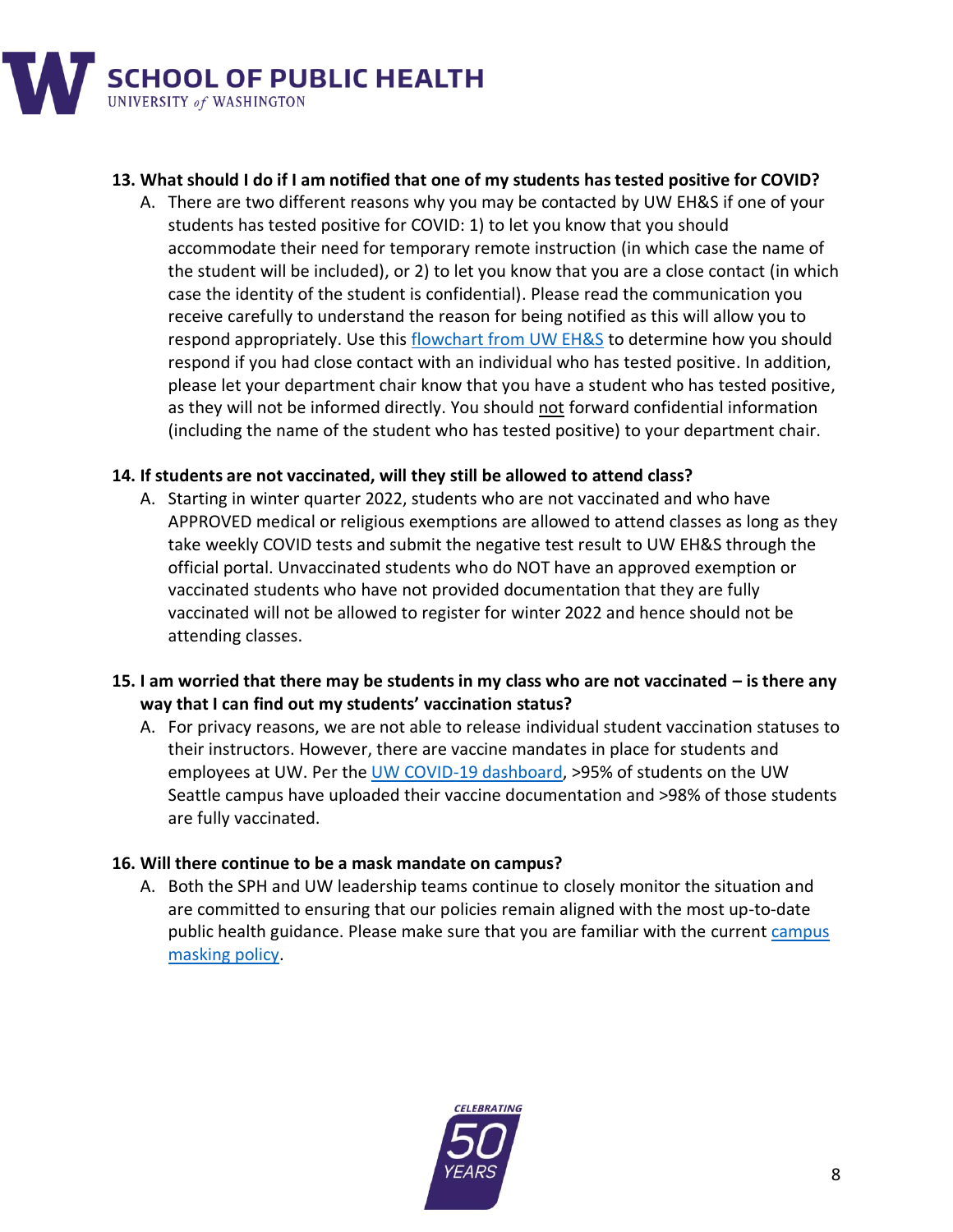

### **17. What work was done to ensure that the ventilation systems in the buildings we occupy at UW are safe?**

A. An overview of how ventilation systems work and changes made in response to COVID can be found [here.](https://facilities.uw.edu/news/how-ventilation-uw-buildings-works)

### **18. I am worried about students eating and drinking in the classroom and that these behaviors increase the risk of COVID transmission.**

A. Please review the guidance that UW EH&S has released regarding safety practices while [eating and drinking on campus.](https://www.ehs.washington.edu/system/files/resources/eating-space-guidance.pdf) Signage in your building will also indicate which spaces are suitable for eating and drinking. Please check with your departmental manager if you have questions.

### **19. I live with an immunocompromised individual; am I eligible for a workplace accommodation to teach remotely?**

A. Faculty living with an individual who is immunocompromised are not eligible for a workplace accommodation through DSO since it does not relate to their own medical condition. However, the School of Public Health will consider requests for a special arrangement for these individuals to teach remotely. Please submit a special arrangement request to your department chair and HR Manager explaining your circumstances and articulating those factors. Your chair will forward your request to the Office of the Dean and it will be given full consideration. Per University policy, all requests to teach 100% remotely require final approval by both Dean Godwin and the Vice Provost Phil Reid.

### **20. I have unvaccinated children and am worried that I will infect them; can I request to teach remotely?**

A. Current CDC and state guidance state that children should attend K-12 school inperson, reflecting our understanding that children are generally at low risk for severe disease caused by COVID. Masking in school settings is an effective mechanism for protecting unvaccinated children. Vaccines are now available for children ages 5-17. Having children who cannot be vaccinated currently does not qualify an individual to telework 100%. However, suppose you have a child who is immunocompromised, or you have other circumstances that complicate your situation. In that case, you are welcome to submit a special arrangement request to your department chair and Human Resource manager that articulates those factors, and we will give it full consideration.